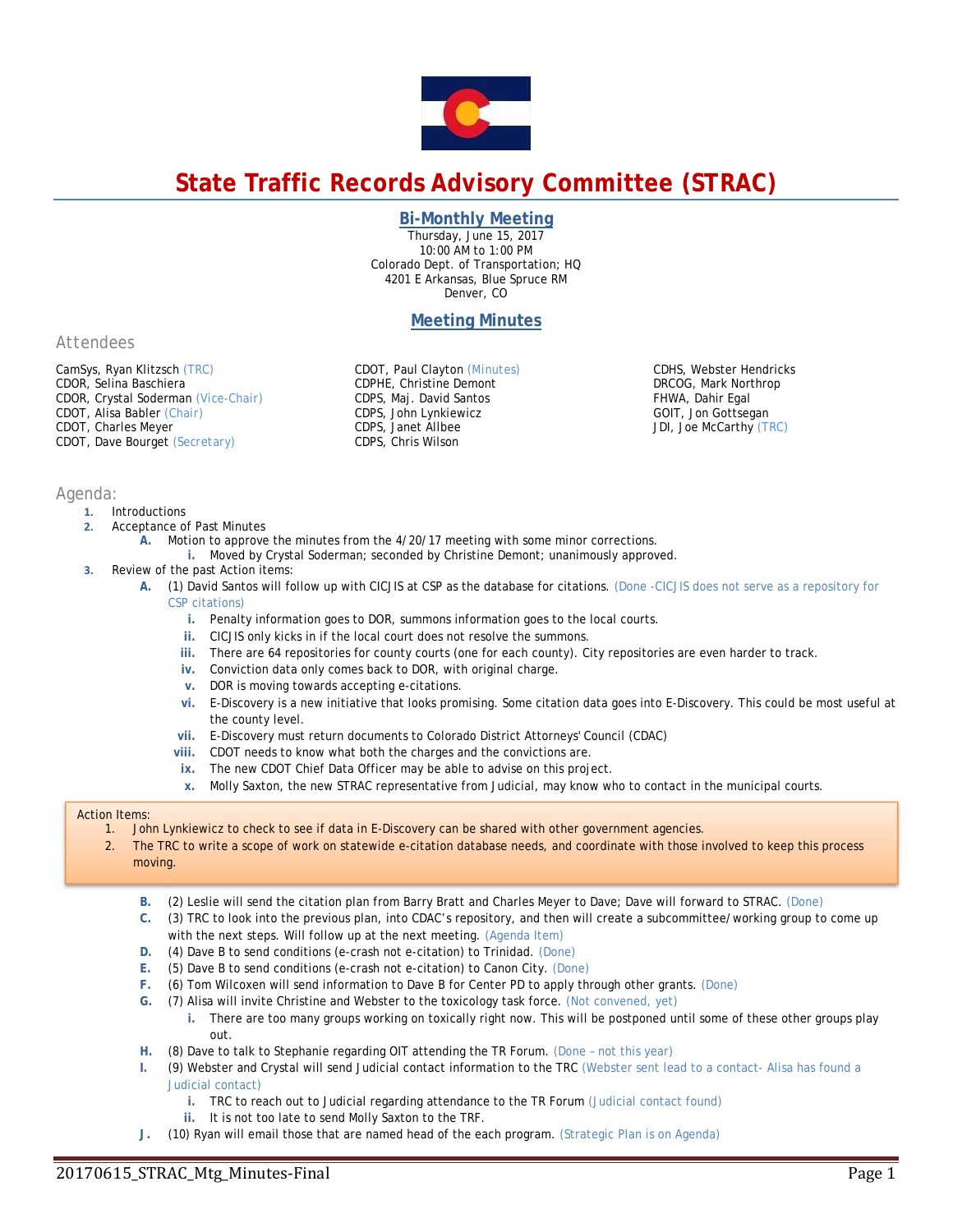- **4.** Status of 2017 405C Projects:
	- **A.** All 2017 projects are now working, except for PPACG's project. It was moved to 2018, then declined.
		- **i.** The \$300,000 now spent is about an average amount for this time of year.
- **5.** Status of 2018 405C Projects (ratify email votes; vote on new projects):
	- **A.** Trinidad and Canyon City have complied with the new requirements.
	- **B.** The ISP and 405C application has been sent to NHTSA.
		- **i.** The DRIVES system and Denver's delayed crash report entry effected Colorado's timeliness performance measure.
		- **ii.** A new performance measure from CDPHE was used displaying their switch to NEMSIS.
		- **iii.** DTD also provided a roadway elements performance measure which was submitted; it may be useful next year.
	- **C.** \$600,000 remains un-programed. All STRAC members should be thinking about new projects that will improve state traffic records.
		- **i.** Requests for projects to assist with the DR3447 transition may be coming soon.
			- **1.** CSP would like negotiation on when the DR3447 comes out.
			- **2.** The DR2447 and DR3447 can coexist. DOR wants STRAC to decide when the DR3447 will be mandatory.
				- **3.** Funding may be available to make the transition easier.
- **6.** DRIVES and E-Crash Update:
	- **A.** Drives has been live for 4 months now. DOR wants to expand e-reporting to other areas.
	- **B.** Changes are now being made to the data entry portion of DRIVES.
		- **i.** There is a backlog of data to enter, partially due to the entry of more fields and crashes.
		- **ii.** DOR is working with DRIVES to address this.
		- **iii.** DRIVES loves the layout of the DR3447
	- **C.** Denver PD's RMS system update has been postponed. They are nowhere near ready to submit electronically.
		- **i.** Validation of data is not going to work for Denver PD in DRIVES.
	- **D.** Grand Junction PD is done testing and is about ready to go live.
	- **E.** The Arapahoe County Sheriff's Office is testing.
	- **F.** Ft. Collins is interested in going to electronic reporting, but DOR has not heard back from them yet.
	- **G.** The strategy has been to try to get the agencies that submit the most records to go to electronic reporting first.
	- **H.** No one is looking at a single vender system yet, with direct web entry into DOR.
		- **i.** A lack of statewide cell phone coverage may be an obstacle is a single vender system.
		- **ii.** There may not be 405c funds available for licenses.
		- **iii.** Rollout 2 for DRIVES would need to happen before a web-entry system could be investigated.
		- **iv.** A scope of work could be written to outline a standard form for E-Crash and E-Citation.
			- **1.** Scopes of work could become a STRAC wish list.
			- **2.** This will be revisited at the October STRAC meeting
	- **I.** CDOT will start getting data soon.
		- **i.** The drives amended record process is still being reviewed by DRIVES.
		- **ii.** DOR is helping CDOT get a records viewer. A review of CDOT users is underway.
- **7.** Statewide Fatal Blotter Update:
	- **A.** CDOT and CSP are reviewing the business plan.
	- **B.** The DR3447 manual will be updated to reflect the new blotter process.

## Action Items:

3. Alisa Babler to share the Google Doc containing the Fatal Blotter business plan with Maj. Santos. Major Santos will review the blotter.

- **8.** New crash report form DR3447, updates:
	- **A.** The new crash form is very close to being completed. There was some good fine tuning done after the last meeting.
		- **i.** The resistance was mainly to the LAT\LONG and clearance times.
	- **B.** Joe recommends that we should be close to cutting of editing of the form, because more changes may not improve the form.
	- **C.** STRAC needs to be sure that all important agencies are involved, and necessary agencies are contacted.
	- **D.** Sheriffs and Police Chiefs have been involves. As many LEAs as possible have been contacted.
	- **E.** LEA'S vendors should have a separate meeting and be looped in on what changes to expect.
	- **F.** The Police Chief's and Sheriff's Associations have meetings soon. The TRC will contact them.
	- **G.** Small changes can be made to the document until it is done at DOR; adding a field or page will be a problem.
	- **H.** STRAC should be sent the final product. STRAC can vote on the draft form at the next meeting.

# Action Items:

- 4. Crystal Soderman will send a memo to alert customers and users that the crash form is being updated, with a link to the new form.
- 5. The TRC will reach out to the Police Chief's and Sheriff's Associations to have them spread the word about the DR3447 update at their upcoming meetings and conferences. Also, the TRC will ask OTS branch of CDOT to include a message of the changes at their conference.
- **9.** Traffic Records Forum
	- **A.** DOR and CSP cannot spend any money until after the beginning of the new fiscal year. However, reservations can be made without payment.